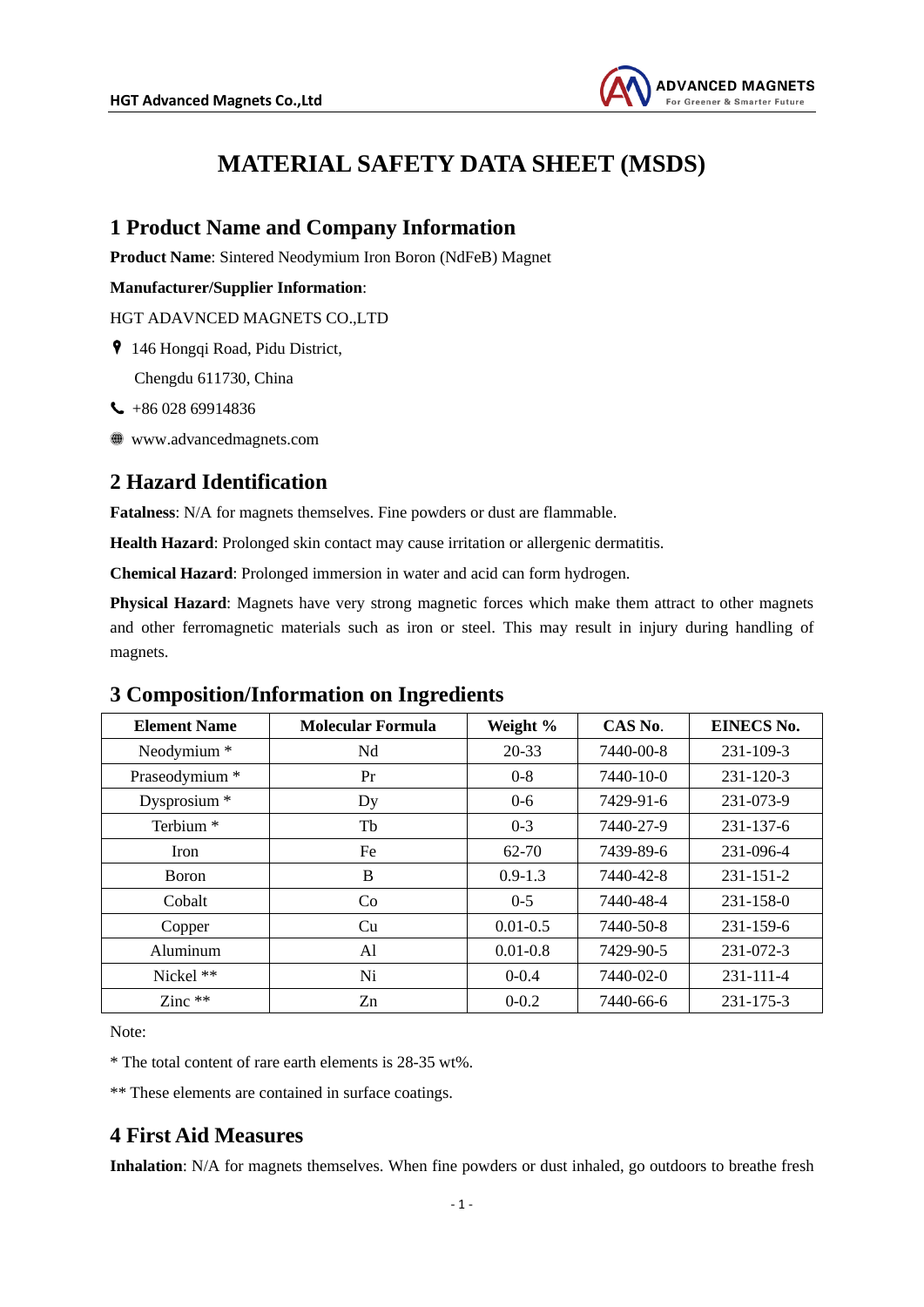air. Go to see a doctor if any symptom occurs and/or persists.

**Skin Contact**: Wash thoroughly with soap and water. Go to see a doctor if any symptom occurs and/or persists.

**Eye Contact**: Flush with running water until clear. Go to see a doctor if any symptom occurs and/or persists.

**Swallowing**: Drink enough warm water and induce vomiting. Go to see a doctor immediately if any magnet or fragment cannot be got out of body or any symptom occurs and/or persists.

### **5 Firefighting Measures**

**Hazardous Combustion Products**: N/A.

**Extinguishing Media**: Dry chemicals without oxygen compounds or sand.

**Special Fire Fighting Procedures**: Isolate smoldering, burning powders. Do not use Halon or water.

**Unusual Fire and Explosion Hazards**: Fine powders will oxidize, smolder, and burn rapidly in the presence of air or oxygen. Magnets may spark on impact.

### **6 Accidental Release Measures**

**Magnets**: N/A.

**Powders/Dust**: Sweep up released powders or dust with a damp mop or broom and store in water slurry or sealed containers. Do not collect powders or dust with a vacuum cleaner.

### **7 Handling and Storage**

#### **Handling**:

Wear gloves during long time handling.

Magnets have very strong magnetic forces which make them attract to other magnets and other ferromagnetic materials such as iron or steel, pay attention to hand or body injury.

Keep magnets away from any floppy disk, magnetic card or electronic watch which may cause data loss or change.

Keep magnets away from any person wearing electronic medical devices such as heart pacemaker.

#### **Storage**:

Store magnets in a cool and ventilated warehouse.

Keep magnets away from humid and corrosive environments.

Store magnetized products in a closed container with label.

#### **Additional Information**:

Do not peel off the coating of a magnet, otherwise it will cause rust or corrosion.

Pay attention to powders or dust during machining which may cause fire.

### **8 Exposure Controls and Personal Protection**

#### **MAC**: N/A.

**Engineering Controls**: Use wet machining processes and ventilation apparatus during production.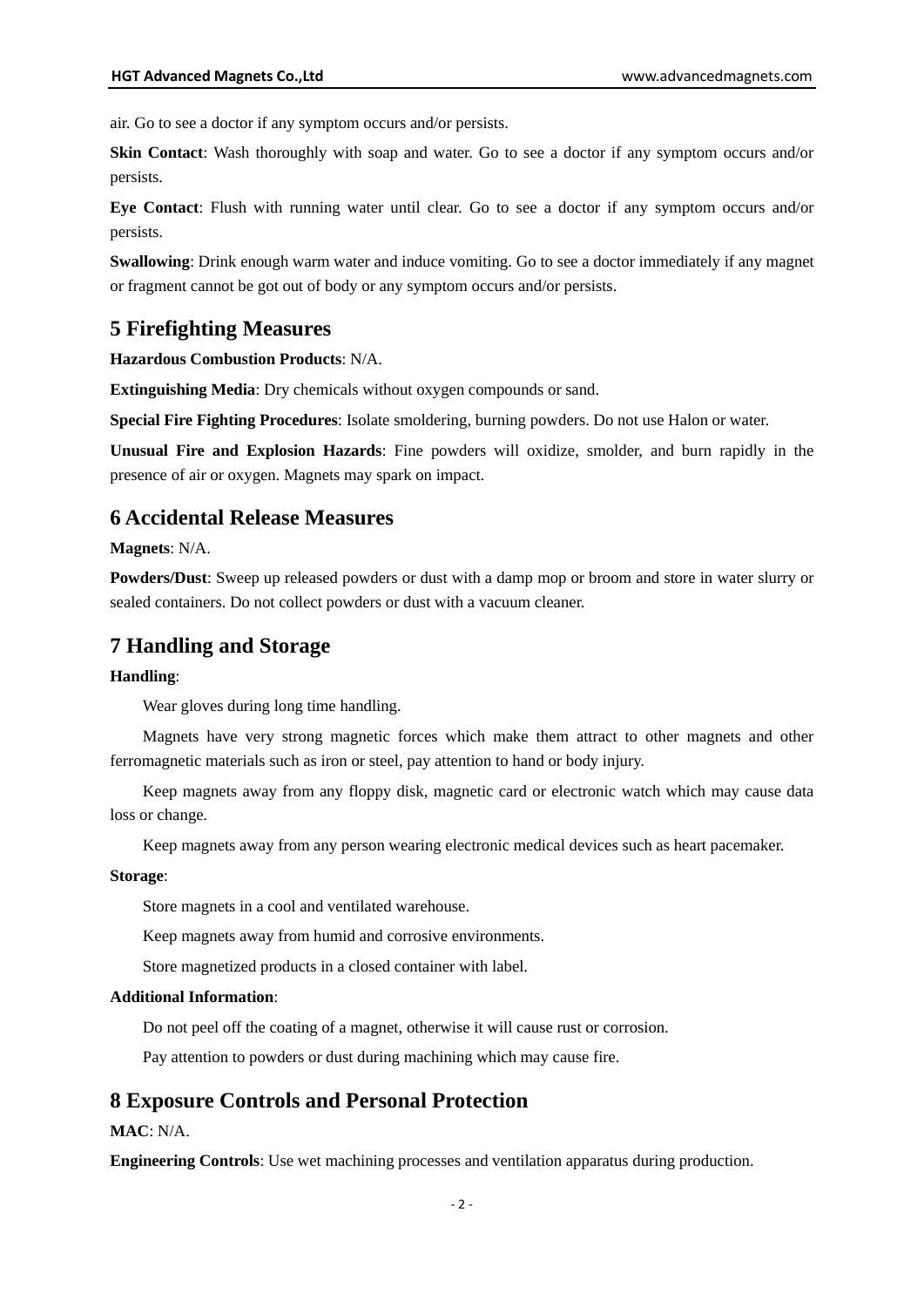#### **HGT Advanced Magnets Co.,Ltd**



**Respiratory Protection**: Wear mask or respirator during handling and/or machining.

**Skin Protection**: Wear protective gloves during handling and/or machining.

**Eye Protection**: Wear safety glasses or goggles during handling and/or machining.

**Additional Precautions**: Smoking, eating and drinking are prohibited in the working area.

## **9 Physical and Chemical Characteristics**

**Material Form**: Solid state **Appearance**: Metallic **Melting Point**: Approx 1200 ºC **Boiling Point**: N/A **Vapor Pressure**: N/A **Vapor Density**: N/A **Explosion**: N/A for magnets themselves. Fine powders or dust may be explosive. **Specific Gravity**: 7.4 – 7.7 **Evaporation Rate**: N/A **Odor**: Odorless **Solubility**: Insoluble in water, soluble in acids.

### **10 Stability and Reactivity**

**Stability**: Stable in air.

**Incompatibility (Materials to Avoid)**: Acids, highly active oxidizers.

**Conditions to Avoid**: High temperature, open flames, humid and corrosive environments.

## **11 Toxicological Information**

**Acute Toxicity**:

| Neodymium (Nd)   | TDL0 | Blood $17 \mu g/kg$ (human)       |  |
|------------------|------|-----------------------------------|--|
| Neodymium Oxides | ĹD   | Oral $1000 \text{ mg/kg}$ (human) |  |
| Cobalt (Co)      | LD50 | Oral $6170$ mg/kg (rat)           |  |

**Irritation**: Prolonged skin contact may cause irritation or allergenic dermatitis.

**Carcinogenicity**: N/A

**Chronic toxicity**: No record.

## **12 Ecological Information**

**Ecotoxicity**: No record.

**Persistence and Degradability**: No record.

**Bioaccumulation**: No record.

**Mobility in Soil**: No record.